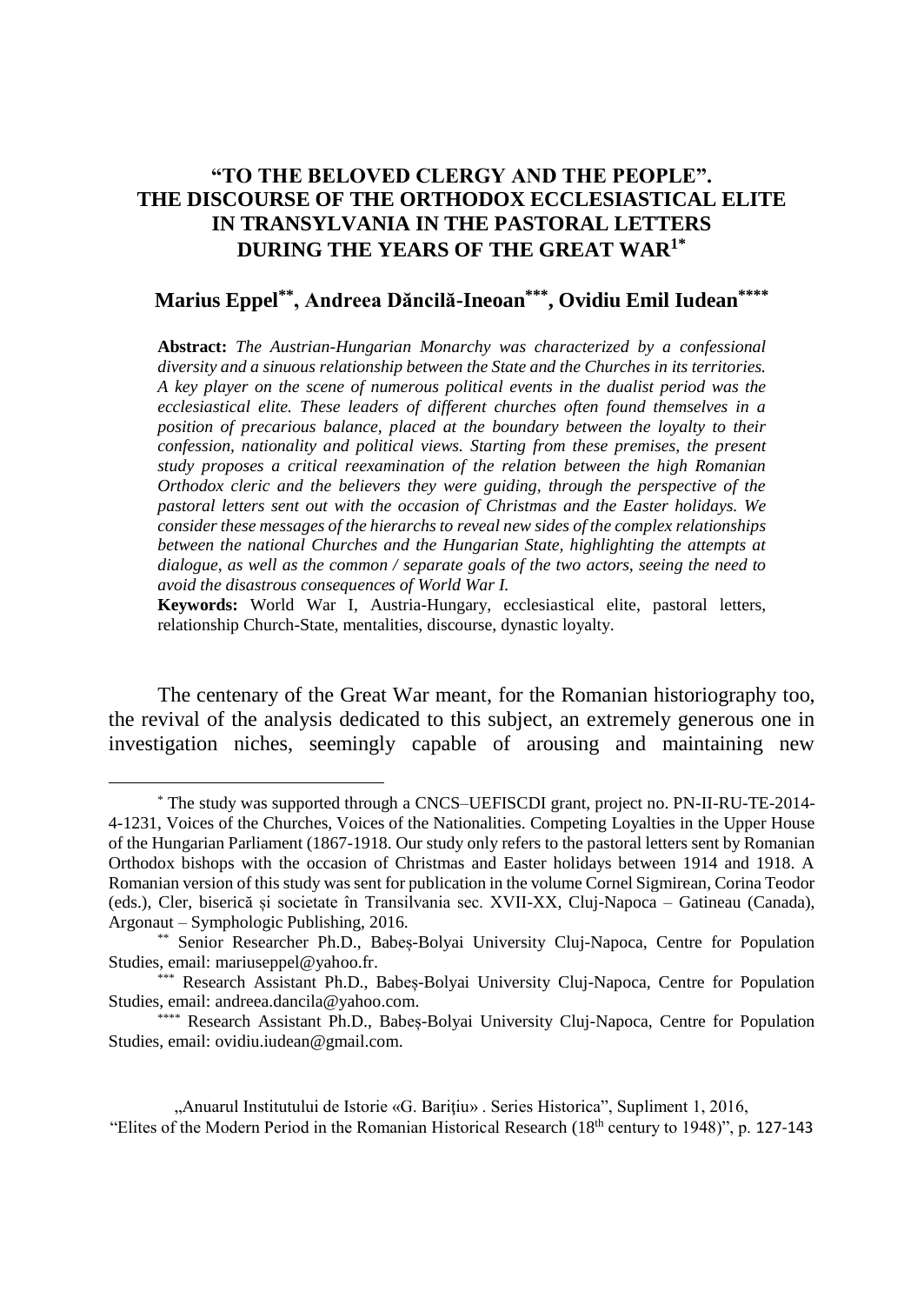interpretations as straying away in time from the horizon of the period between 1914 and 1918. Over one hundred years after the outbreak of the war, the landscape of autochthonous historical research has attempted to align itself to more social and has especially privileged cultural memory studies, which have already gained much ground in Western European milieus.<sup>2</sup>

From a depersonalized conflagration, with general, mass actors – army, intellectuality, peasants, government, etc. – we witness nowadays a increasingly detailed and individualized landscape of the Romanian war scene, which goes beyond the elite categories.

However, since the reactions of the rural strata in the years of the war are the most difficult to comprise within a historical analysis, 3 research remains mired at the level of the elites in the attempts to recover the atmosphere of the years 1914-1918, either when discussing the political elite, the military, intellectual or ecclesiastical one. When the analysis focuses on Transylvania, the latter category cumulates some particular scenarios, as its positions were more tensely felt, and the loyalties involved over-complicated the scene. In a multi-ethnical and multi-confessional space such as the one of the Hungarian Kingdom, the Church represented more than a humandivine institution, an essential pillar in the process of national identification. Even though, as representatives of the Churches, the identity reference for hierarchs was, firstly, a confessional one, the ecclesiastical elite of non-Hungarian groups also assumed a political stance, often finding itself in the situation in which it managed difficult relations with numerous partners: central authorities, the national groups they represented, certain political formations, superior ecclesiastical hierarchs, etc.

Benefitting from such a wide range of potential actions, for these hierarchs with multiple agendas, the war meant the major challenge for their spiritual shepherding activities. In historiographic attempts of Manichaean separation between heroes and traitors of the Transylvanian landscape in the first years of the war, with the  $1<sup>st</sup>$  of December 1918 as absolute point of reference, the clerical elite in Transylvania was often subject to a brutal de-contextualization, as, over the years,

<sup>2</sup> For a general image of the historiography of the Great War, see Jenny Macleod, Pierre Purseigle, Uncovered Fields: Perspectives in First World War Studies, Leiden – Boston, Brill, 2004.

<sup>&</sup>lt;sup>3</sup> The Western historiography also remarks this limit to the knowledge of the war. Éric Alary, La Grande Guerre des Civils 1914-1919, Paris, Perrin, 2013; Benjamin Ziemann, War Experiences in Rural Germany 1914-1923, Oxford – New York, Berg, 2007. There were, however, some notable exceptions within the Romanian historiographical milieu: Eugenia Bârlea, Perspectiva lumii rurale asupra Primului Război Mondial, Cluj-Napoca, Argonaut, 2004; Carmen Albert, Valeriu Leu, Banatul în memorialistica "măruntă" sau istoria ignorată (1914-1919), Reșița, Muzeul de Istoria al Județului Caraș-Severin, 1995; Nicolae Bocșan, Valeriu Leu, Marele Război în memoria bănățeană 1914-1919, vol. I, Cluj-Napoca, Presa Universitară Clujeană, 2012; N. Bocșan, V. Leu, M. Bedecean, I. Moscovici, Marele Război în memoria bănățeană (1914-1919), vol. III, Cluj-Napoca, Presa Universitară Clujeană, 2015.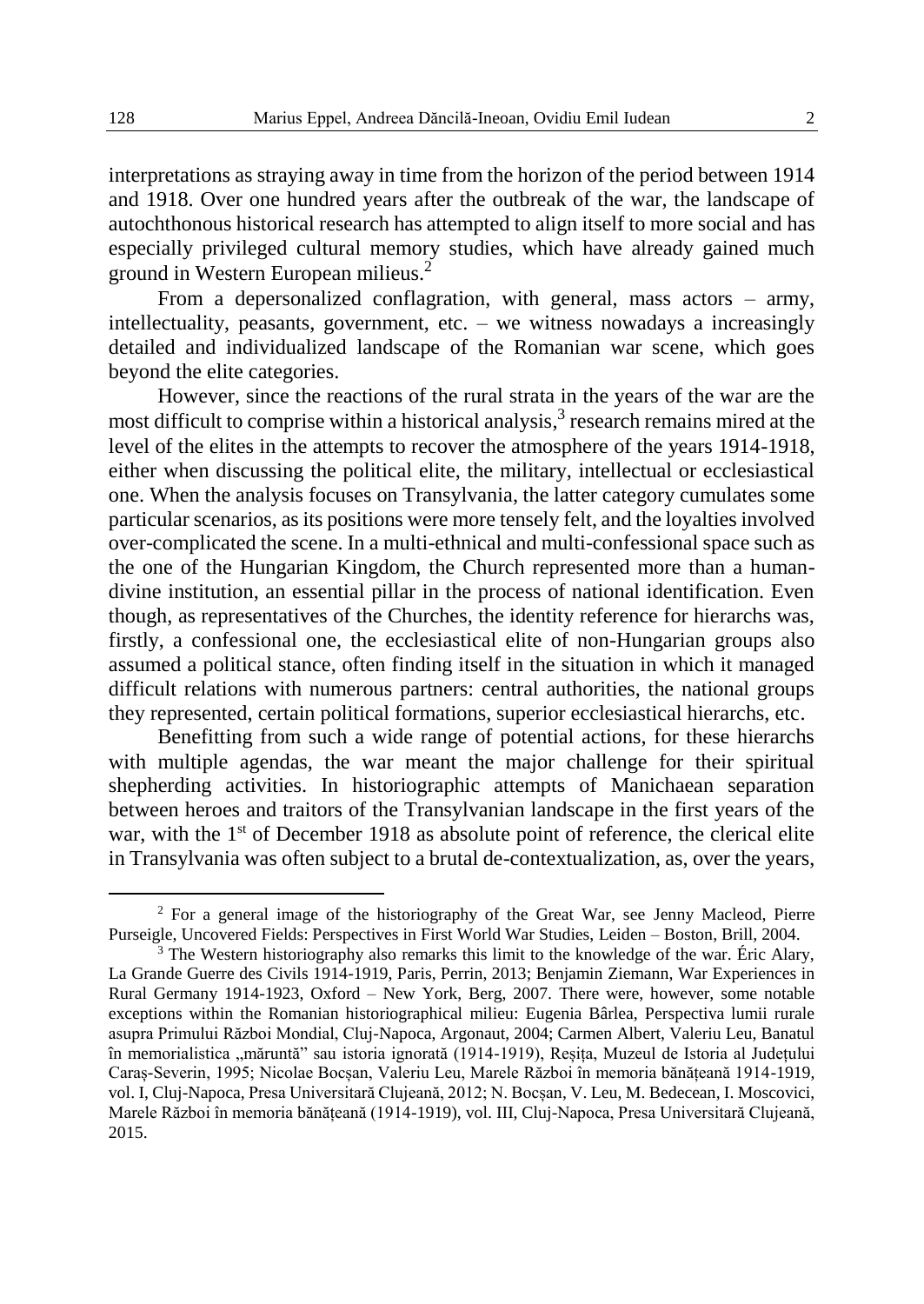they were easily labeled as traitors of national interests. Thus, the constraints that the ecclesiastical hierarchs were subject to in the years of war, were overlooked. This category was, more than ever, in the period between 1914 and 1918, experiencing the pressure of these troubled times and forced to face the ever-increasing interferences of the state in its own sphere of activity, in the context of the exceptional state of war.

In such a context the Transylvanian politics were limited during the war, laconic and careful in expression, increasingly limited communication channels with the Romanian electorate due to censorship and self-censorship, 4 the ecclesiastical elite ended up accumulating several prerogatives of representation of the Romanian element in Dualist Hungary. From this point of view, the discursive reactions of the superior Romanian clergy in Transylvania between 1914 and 1918 constitute relevant sources for the message produced by these "representatives of the nation" in major crisis moments for the society corpus.

In this study, we have opted for a preliminary analysis of the discourse disseminated by Romanian Orthodox bishops/archbishops in Transylvania during the years of the war, strictly focusing on the message they produced in pastoral letters presented on Christmas and Easter holidays, to the parish populations. During these two major holidays of Christianity, the corpus of believers was much more vulnerable, from an emotional point of view.<sup>5</sup> The message of the hierarchs needed to respond to a horizon of expectations strongly influenced by the numerous existential dilemmas within the entire Transylvanian society during those uncertain times. In this sense, the pastoral letter becomes the strongest communication channel between the bishop and the mass of believers, through the direct, non-intermediated message it involves, in moments in which the necessity of consensus within the community was more stringent than ever. In a context which demanded a lot of precaution in discourse, the upper clergy needed to provide, within these pastoral letters, interpretations of present states, military, economic and political events, which had, however, repercussions on the moral profile of society. Our analysis does not propose to approach the theological subtleties comprised within the message of the hierarchs, but to remain anchored in the historical present in which these pastoral letters were produced and to which their text makes reference. Thus, we emphasize issues concerning the clash of loyalties, a test extremely difficult to go through in the

<sup>4</sup> Alexandru Vaida Voievod, Memorii, vol. IV, Cluj-Napoca, Dacia, 1998, p. 103.

<sup>5</sup> During the time of these holidays, we see that on the front, even the military stake of the conflict can be put on hold. Some lines written by a soldier are relevant in this sense: "What else should I write? It's very cold around here, but our soldiers have winter clothes. They all have one wish: to win and to be home for Christmas. It can happen that many of us, having this wish, to sleep our eternal sleep this Christmas, in the same land of Galicia, Romanians, Russians, Hungarians, in one hole. Because death erases all hatred!" Câmpul morților. Luptele din Galiția. În fața cetății Przemysl, "Românul", IV, 1914, no. 233, p. 1.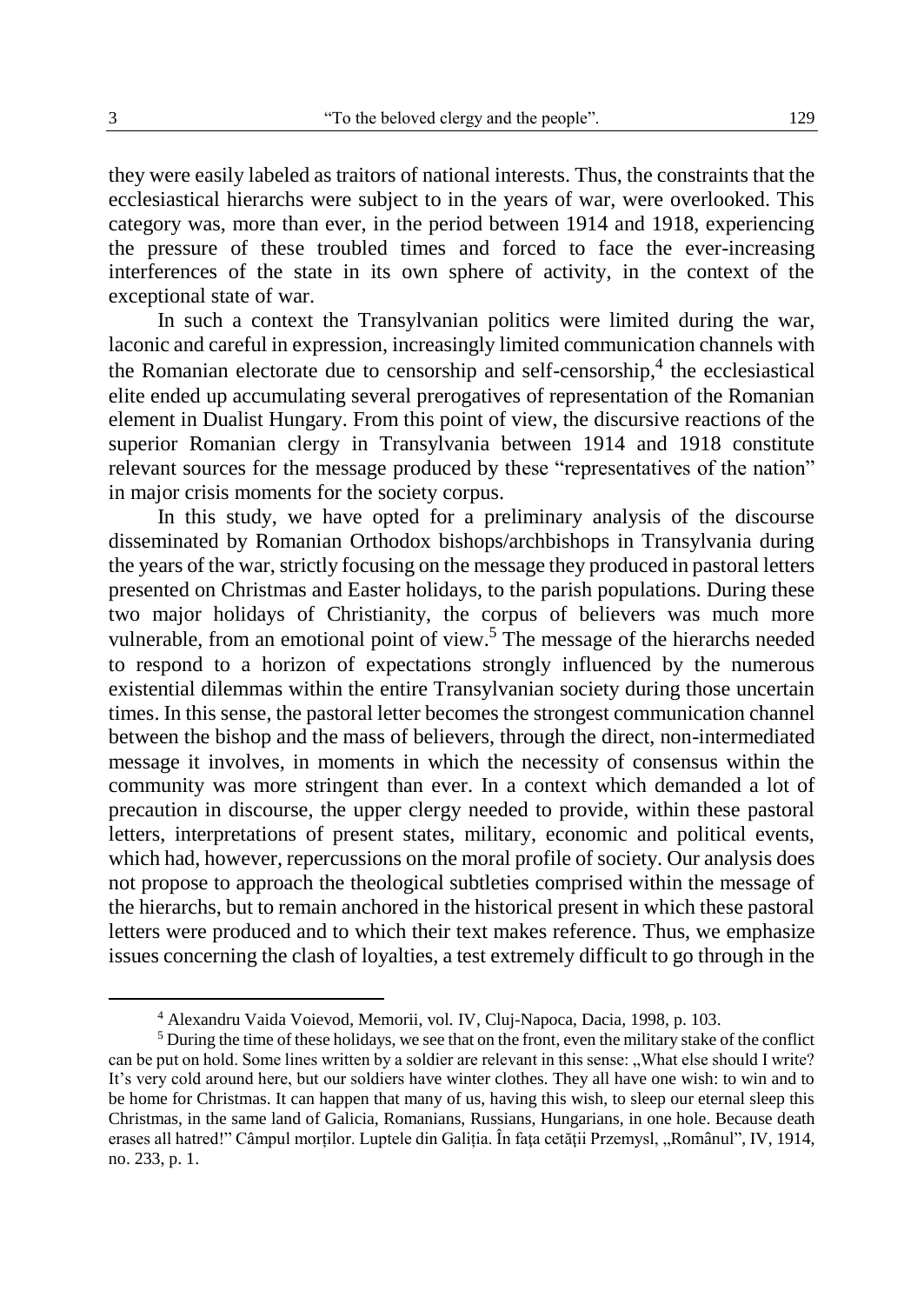context of the war, the way in which the military conflict was explained to the believers, the motivational competences, but also the social reactions urged by the hierarchs from the Transylvanian community.

An analysis of the message of these pastoral letters could not begin without a succinct presentation of those from which the discourse had originated, the Romanian Orthodox bishops and archbishops in Transylvania during the years of the war. Between 1914 and 1918, the high hierarchs within Orthodox Church were: in Sibiu, Ioan Mețianu, up until 1916, and later Vasile Mangra, in Arad – Ioan Papp, in Caransebeș – Miron Cristea. These are four different profiles of hierarchs in terms of their attitudes towards the war depending on the coordinates of their training and development, but also on some of the stances they had taken in the past towards the political authorities.

"Pious man of the Church, without fanaticism… in politics *giving onto Caesar what belongs to Caesar* – especially that his life had been lived together with this Caesar", <sup>6</sup> Metropolitan Ioan Mețianu was the eldest of the Orthodox hierarchs during the years of war.<sup>7</sup> His development was relevant for a steady clerical track, taking on the long hierarchical journey step by step. After he was ordained priest in 1853 in Râșnov, he was elected archpriest of Bran in 1859. From the period of time that he held this position also dates his first encounter with the political stage: Ioan Mețianu was an active deputy in the Cluj Diet of 1865.<sup>8</sup> From the position of vicar and president of the Parish Consistory in Oradea,<sup>9</sup> he was elected bishop of Arad on February  $2<sup>nd</sup>$  / 14<sup>th</sup> 1875, and received the confirmation of the monarch on March  $23$ <sup>rd</sup> 1875.<sup>10</sup>

<sup>6</sup> Nicolae Iorga, Oameni care au fost, vol. IV, București, Fundația pentru Literatură și Artă "Regele Carol II", 1939, p. 68.

<sup>&</sup>lt;sup>7</sup> Metropolitan Ioan Mețianu was born on May 9th 1828 in Zărnești (m. Zerneșt), Făgăraș county. He came from a wealthy family, as his father, Bucur Mețianu, was a teacher and church singer, and his mother, Maria, was the daughter of the Zărnești archpriest, Bartolomeu Baiu. He went to secondary school at the Roman-Catholic Gymnasiums of Brașov and Cluj, and to superior studies at the Theology Institute of Sibiu. Végváry Ferenc, Zimmer Ferenc, Sturm-féle országgzülési almanach, 1910-1915, Budapest, Kapható a kiadóhivataban, 1910, p. 37; Valeria Soroștinean, Viața religioasă și sentimentul religios la românii ortodocși din Transilvania, Cluj-Napoca, Argonaut, 2005, p. 39.

<sup>8</sup> Mircea Păcurariu, Dicționarul teologilor români, București, Editura Enciclopedică, 2002, p. 283.

<sup>&</sup>lt;sup>9</sup> Ioan Mircea Bogdan, "Episcop arădean ajuns mitropolit al Ardealului", "Altarul Banatului", VI (XLV), 1995, no. 4-6, p. 119.

 $10$  In the period of time between his election and the confirmation, he was ordained monk at the Hodoș-Bodrog monastery. He became protosynghel and, later, archimandrite. He was ordained bishop on March 30<sup>th</sup> 1875. Through his accomplishments throughout his long leadership of the Church (1875-1898), Ioan Mețianu laid the basis for a solid religious, educational and cultural life. Ioan Dimitrie Suciu, Monografia Mitropoliei Banatului, Timișoara, Editura Mitropoliei Banatului, 1977, p. 202.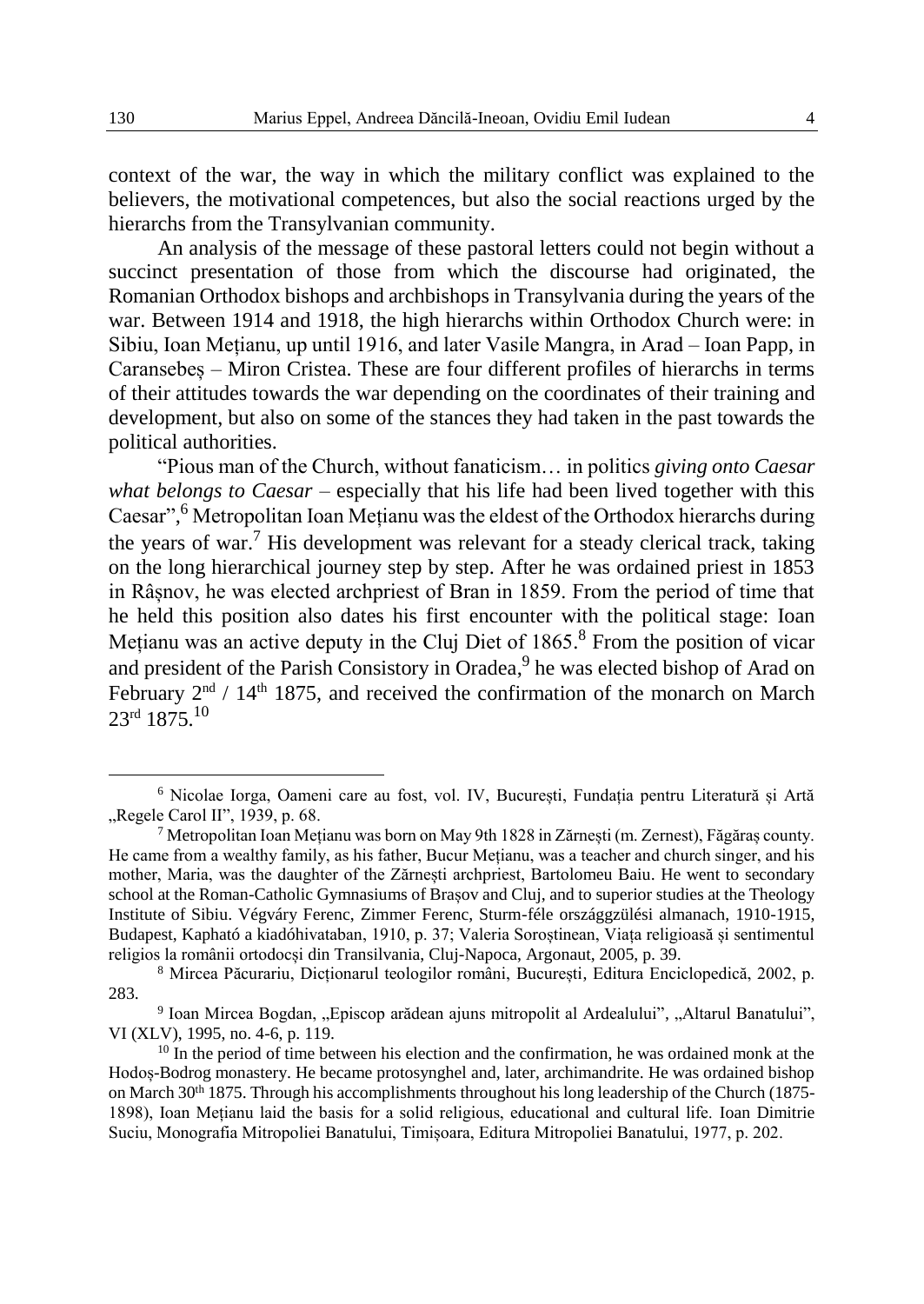After Metropolitan Miron Romanul passed away, Ioan Mețianu was elected (December  $17<sup>th</sup> / 29<sup>th</sup>$  1898) and later confirmed by the emperor-king as successor to the leadership of the Romanian Orthodox Church of Transylvania and Hungary, and he was instated in the Metropolitan and archdiocesan chair in Sibiu on February 28<sup>th</sup> / March  $12^{th}$  1899.<sup>11</sup>

The outbreak of the international conflagration placed the activity of the Metropolitan in a new context. The sinuous relations with the Hungarian government,<sup>12</sup> the population's material hardships, improving the spirits and physical state of soldiers on the battle front, the numerous deportations and arrests within the ranks of priests were only some of the issues that the Metropolitan saw he needed to find a solution to, during the Great War.<sup>13</sup> He passed away on February 3<sup>rd</sup> 1916, only months before the Romanian army entered Transylvania.

Successor to Metropolitan Ioan Mețianu was Vasile Mangra, a member of the high Orthodox clergy, whose framing in historiographic discourse proved to be extremely problematic, especially due to the political mutations that this hierarch took in extremely sensitive moments for the "national issue of Romanians in Hungary". After graduating from the Theology Institute in Arad, Vasile Mangra<sup>14</sup> was attracted to the Transylvanian cultural and journalism scene, as he activated as editor of the official gazette of the Arad diocese – *Lumina*, which he led between 1874 and 1875 – and, starting with 1877, of the weekly paper *Biserica și Școala*. In 1875, appreciating the zeal and efficiency of Mangra, bishop Mețianu appointed him substitute teacher at the Arad Theology Institute, within which he was active until 1893, where he also occupied, for a short period of time, the position of temporary director.<sup>15</sup>

Out of the four Orthodox hierarchs taken into consideration in this research, Vasile Mangra was most attracted to the political scene, as he was one of the most vocal members of the Romanian National Party. Because of his participation in the Memorandum action, Mangra was obliged, at the pressures of the political authorities, to resign from his position as professor. Once his didactical career ended,

<sup>&</sup>lt;sup>11</sup> Regarding the ecclesiastical, educational and cultural accomplishments of Metropolitan Mețianu in the study signed by Paul Brusanowski, Activitatea mitropolitului Ioan Mețianu reflectată în lucrările sinoadelor arhidiecezane, in Personalități zărneștene. Mitropolitul Ioan Mețianu (1828-1916), Zărnești, Editura Garofița Pietrei Caiului, 2006, p. 26-37.

 $12$  He holds an interesting corresponding activity with the Hungarian leader Tisza István, who also continues the negotiations with Romanians in the first years of the war. Ioan Mihu, Spicuiri din gândurile mele politice, culturale, economice, Sibiu, Tiparul Tipografiei Arhidiecezane, 1938, p. 117- 130.

<sup>13</sup> V. Soroștinean, Viața religioasă…, p. 191-201.

<sup>&</sup>lt;sup>14</sup> Vasile Mangra was born on Mars  $25<sup>th</sup> 1850$ , in Săldăbagiu (m. Körösszáldobágy), Bihor county, as the son of priest Mihai Mangra. Marius Eppel, Un mitropolit și epoca sa : Vasile Mangra 1850-1918, Cluj-Napoca, Presa Universitară Clujeană, 2006, p. 21-25.

<sup>15</sup> M. Păcurariu, Dicționarul teologilor…, p. 266.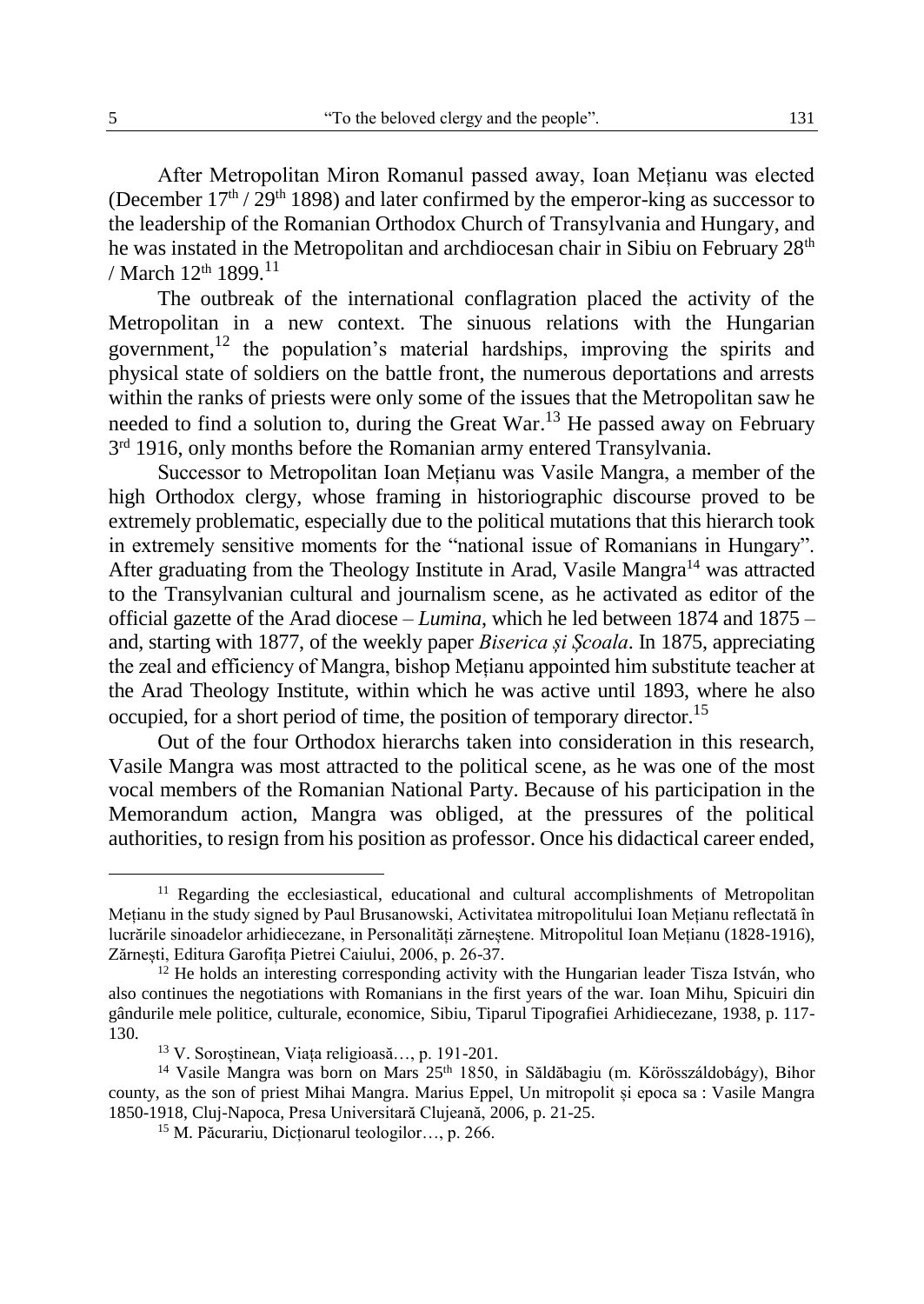he focused all his energies on church and political issues. After he was ordained a monk by abbot Cornel Zsivcovici, in 1879, thus entering the Hodoș-Bodrog monastery, he was elected vicar of the diocese Consistory in Oradea, <sup>16</sup> in 1900. The bishop seat elections in Arad in 1902 represented an important moment in the church career of Vasile Mangra. Benefitting from the support of the "activist" group in Arad and of some ministers of the Széll government, Mangra was seen as the main favorite. Even though he was elected bishop, Mangra did not obtain the confirmation from the part of the emperor-king, as he was considered a nationalist agitator.<sup>17</sup> After this moment, a shift in his political orientation occurred. The pretender to the bishop seat was more and more attracted to a political collaboration with the Hungarian governmental authorities.<sup>18</sup> His intentions materialized at the parliamentary elections of 1910, when Vasile Mangra ran for the Ceica constituency, Bihor county, as adherent to the program of the National Party of Labor (m. *Nemzeti Munkapárt*), winning the MP (Member of Parliament) mandate.<sup>19</sup> Repudiated by the entire nationalist press in Transylvania, Mangra would be labeled as an "outcast" for a long period of time, $2<sup>0</sup>$  becoming the hierarch with the most controversial public image. On July  $24^{th}$  / August  $6^{th}$  1916, with the support of the Hungarian political authorities, he was elected Metropolitan of the Romanian Orthodox in Transylvania and Hungary, ordained in Oradea of October  $16<sup>th</sup> / 29<sup>th</sup>$ , that same year.

The governmental position of the Metropolitan was visible in the first years of World War I. Urging the Romanian nation in Hungary to see the war as a confrontation between the Slavic and German cultures, associated with the call to renounce the relentless politics of RNP in favor of a Romanian-Hungarian collaboration, were the results of him having appropriated the political ideas of prime-minister Tisza István.<sup>21</sup> During his leadership, Romanian troops passed over the Carpathians. When they retreated, the Metropolitan in Sibiu needed to explain to competent political forums the attitude of some of the priests who had collaborated with the "enemy", and some even took refuge with Romanian troops.<sup>22</sup> The distrust

<sup>16</sup> M. Eppel, Un mitropolit …, p. 83, 97-98.

<sup>17</sup> Ibidem, p. 260-261.

<sup>&</sup>lt;sup>18</sup> Idem, Vasile Mangra, activitatea politică (1875-1918), Cluj-Napoca, Presa Universitară Clujeană, 2004, p. 200-201.

<sup>&</sup>lt;sup>19</sup> Teodor Nes, Oameni din Bihor (1848-1918), ed. a II-a, Oradea, Biblioteca Revistei Familia, 2006, p. 485.

 $20$  The article of Octavian Goga, "Un fals Coriolan", published in "Tribuna", XIV, 1910, no. 54, 1910 immediately after Mangra's decision to run on the lists of the governmental party had the value of a public execution for him.

 $^{21}$  M. Eppel, Politics and Church in Transylvania (1875-1918), Frankfurt am Main, Peter Lang, 2012, p. 177-178.

<sup>22</sup> Sebastian Stanca, Contribuția preoțimii române din Ardeal la Răsboiul pentru Întregirea Neamului 1916-1919, Cartea Românească, Cluj-Napoca, 1925; Septimiu Popa, Temnițele Clujului.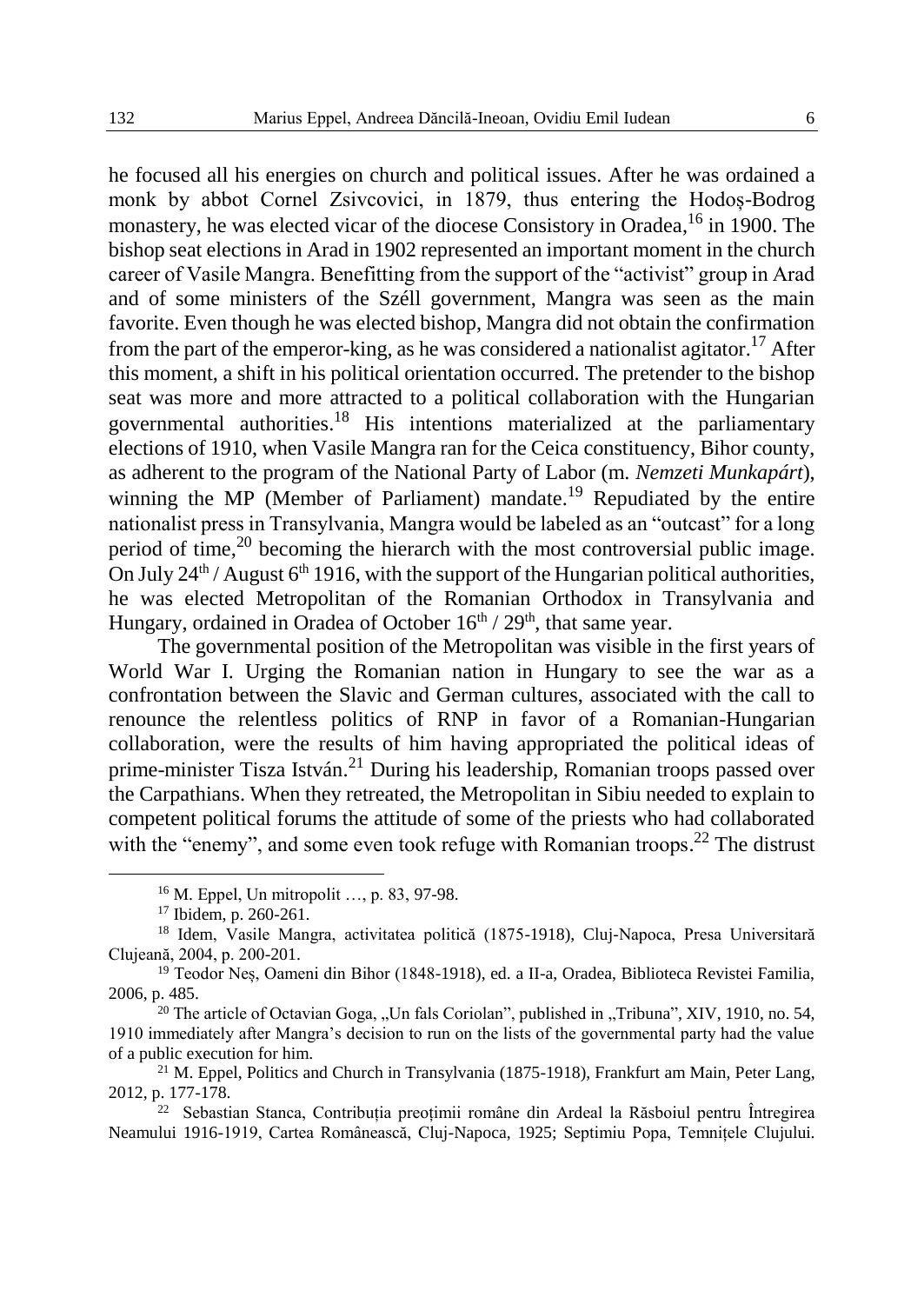with which Tisza István treated the issue of Romanian priests in Transylvania from that point onward could never again be surmounted. The loyalty declarations that the political and cultural elite in Transylvania were obliged to sign in the spring of  $1917<sup>23</sup>$  indicate an "archaic political culture" of the central authorities in Budapest, who desperately appealed to these formulas of forced loyalty.<sup>24</sup> Invoking the "unpatriotic" behavior of some Romanian teachers in the autumn of 1916, minister Albert Apponyi prepares, at the beginning of the next year, the project of the "cultural zone", through which confessional schools in the border counties of Transylvania were nationalized.<sup>25</sup> This was another experiment that was extremely difficult to approach by Romanian hierarchs.

On October  $1^{st}$  /  $14^{th}$  1918, Metropolitan Mangra passed away, shortly before the war ended and before the Union of Transylvania with the Romanian Kingdom.

During the years of the Great War, Ioan Papp<sup>26</sup> was the leader of the Arad diocese, another example of a hierarch, who had conscienciously risen on the diocesan administrative latter, stopping at every step. He decided to enter the monastic life in 1900, when he was ordained a monk at the Hodoș-Bodrog monastery.<sup>27</sup> On January 30<sup>th</sup> / February 12<sup>th</sup>, he was elected bishop of Arad, thus ending the vacancy period following the death of bishop Iosif Goldis.<sup>28</sup> He held the bishop's seat in Arad for more than two decades, up until his death on January  $21^{st}$ , 1925.

Bishop Ioan Papp was the leader of the Arad diocese during an extremely delicate period of time for the Romanian Orthodox Church in Transylvania and Hungary, as well as for the Romanian nation. He positioned himself on the front lines of the struggle to maintain the full autonomy of the church, in the context of

Însemnările unui popă românesc, Cluj-Napoca, 1937; Grigore N. Popescu, Preoțimea română și întregirea neamului, vol. I-II, București, Tipografia "Vremea", 1940; Mircea Păcurariu, Politica statului ungar față de Biserica românească of Transilvania în perioada dualismului (1867-1918), București, Editura Institutului Biblic și de Misiune al Bisericii Ortodoxe Române, 1986.

<sup>&</sup>lt;sup>23</sup> About 200 Romanian intellectuals in Transylvania and Banat signed these declarations. Ioan Rusu Abrudeanu, Păcatele Ardealului față de sufletul Vechiului Regat: fapte, documente și facsimile, București, Cartea Românească, 1930, p. 275.

 $^{24}$  Aviel Roshwald, Ethnic Nationalism and the Fall of Empires. Central Europe, Russia and the Middle East 1914-1923, New York, Routledge, 2001, p. 71.

<sup>25</sup> M. Păcurariu, Politica statului ungar …, p. 164-178.

<sup>&</sup>lt;sup>26</sup> He was born on December 20<sup>th</sup> 1847 / January 1<sup>st</sup> 1848, in Pocioveliște (m. Pócsavelesd) of Bihor county. He went to secondary school within the Greek-Catholic Gymnasium of Beiuș, and superior studies at the Theology Institute of Arad. For a short period of time, he taught hermeneutics and pastoral theology to students of the Theology Institute of Arad. Pavel Vesa, Episcopia Aradului. Istorie. Cultură. Mentalități (1706-1918), Cluj-Napoca, Presa Universitară Clujeană, 2006, p. 157.

 $27$  T. Nes, Oameni din Bihor…, p. 460,

<sup>28</sup> Végváry F., Zimmer F., Sturm-féle országgzülési almanach ..., p. 40.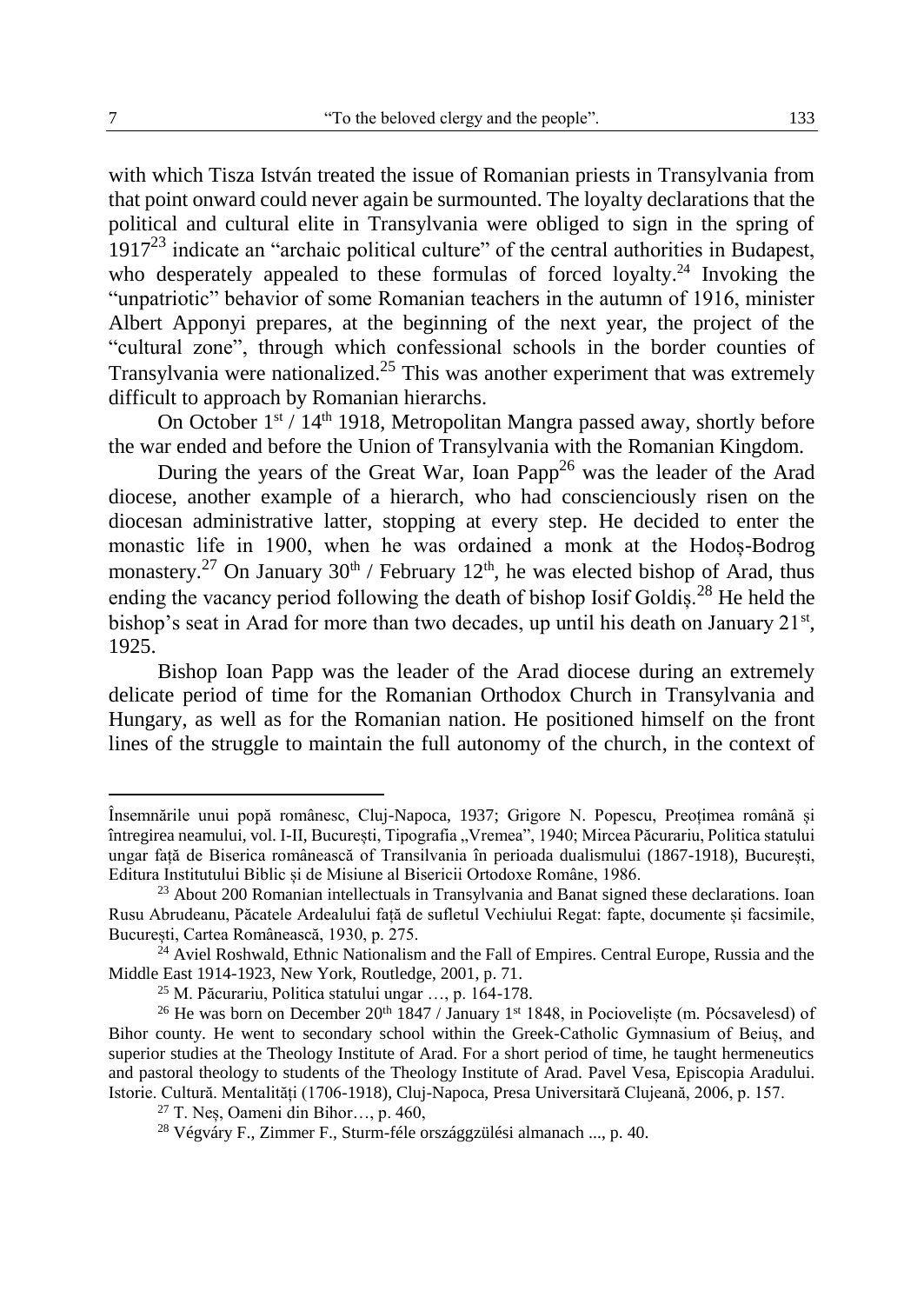intensification - at the beginning of the  $20<sup>th</sup>$  century – of the magyarization politics adopted by governments in Budapest. He opposed the interference attempts of the Hungarian central authorities in educational matters and those of the church, through speeches held in the Chamber of Magnates in the Parliament of Budapest.<sup>29</sup>

As a result of the outbreak of World War I, bishop Papp was forced to face new challenges. From the series of the new directions of his activity during the Great War, we mention the project of founding an orphanage in Beiuș. Initiated just briefly before the start of the international conflagration, the creation of this orphanage became an even more stringent necessity as the number of the orphans considerably grew as a result of the sacrifice of Romanian soldiers in the Austrian-Hungarian army.<sup>30</sup> The end of the war and the accomplishment of the Union of Transylvania with the Romanian Kingdom found bishop Papp in the position of replacement for the Metropolitan – seat left vacant as a result of the death of Vasile Mangra –, consequently becoming one of the most important members present at the National Assembly at Alba Iulia.<sup>31</sup>

Starting with 1910, Miron Cristea<sup>32</sup> occupied the bishop seat of Caransebes. He would be the future Patriarch of the Greater Romania. Consistory assessor in Sibiu after graduating from his studies, he became involved in journalistic and cultural projects in the Transylvanian center – he is editor-in-charge of *Telegraful*  Român (1898-1900) and president of the Sibiu department of ASTRA (1905).<sup>33</sup> Ordained monk in 1902 at the Hodoș-Bodrog monastery, <sup>34</sup> his accession at the bishop seat of Caransebeș meant the end of the long period of vacancy which followed after the death of bishop Nicolae Popea, marked by disputes regarding his successor in the bishop seat, brought on by the will of the Hungarian authorities to impose a hierarch who would be closer to Budapest. Even though he did not correspond to the profile agreed by the Hungarian government, Miron Cristea managed to obtain the confirmation due to the common effort of the Romanian

<sup>29</sup> P. Vesa, Episcopia Aradului…, p. 161-163, 165-169.

<sup>30</sup> Ioan Bolovan, Primul Război Mondial și realitățile demografice of Transilvania. Familie, mortalitate și raporturi de gen, Cluj-Napoca, Editura Școala Ardeleană, 2015, p. 129-131.

<sup>31</sup> P. Vesa, Episcopia Aradului…, p. 172, 175.

 $32$  Bishop Miron Cristea was born on July  $18<sup>th</sup> 1868$ , in Romanian Toplita (m. Maroshéviz), Maros-Torda county, being one of the eight children of George and Domnita Cristea. He went to secondary school at the German Borderline Gymnasium in Nasaud, and went to superior studies within the Theology Seminary in Sibiu and the Faculty of Letters and Philosophy of the Royal University of Budapest. Cornel Sigmirean, Istoria formării intelectualității românești of Transilvania și Banat în epoca modernă, Cluj-Napoca, Presa Universitară Clujeană, 2000, p. 433.

<sup>33</sup> M. Păcurariu, Dicționarul teologilor…, p. 141.

<sup>34</sup> I. Rusu Abrudeanu, Patriarhul României Dr. Miron Cristea, Înalt regent, Cluj-Napoca, Napoca Star, 2009, p. 132-133.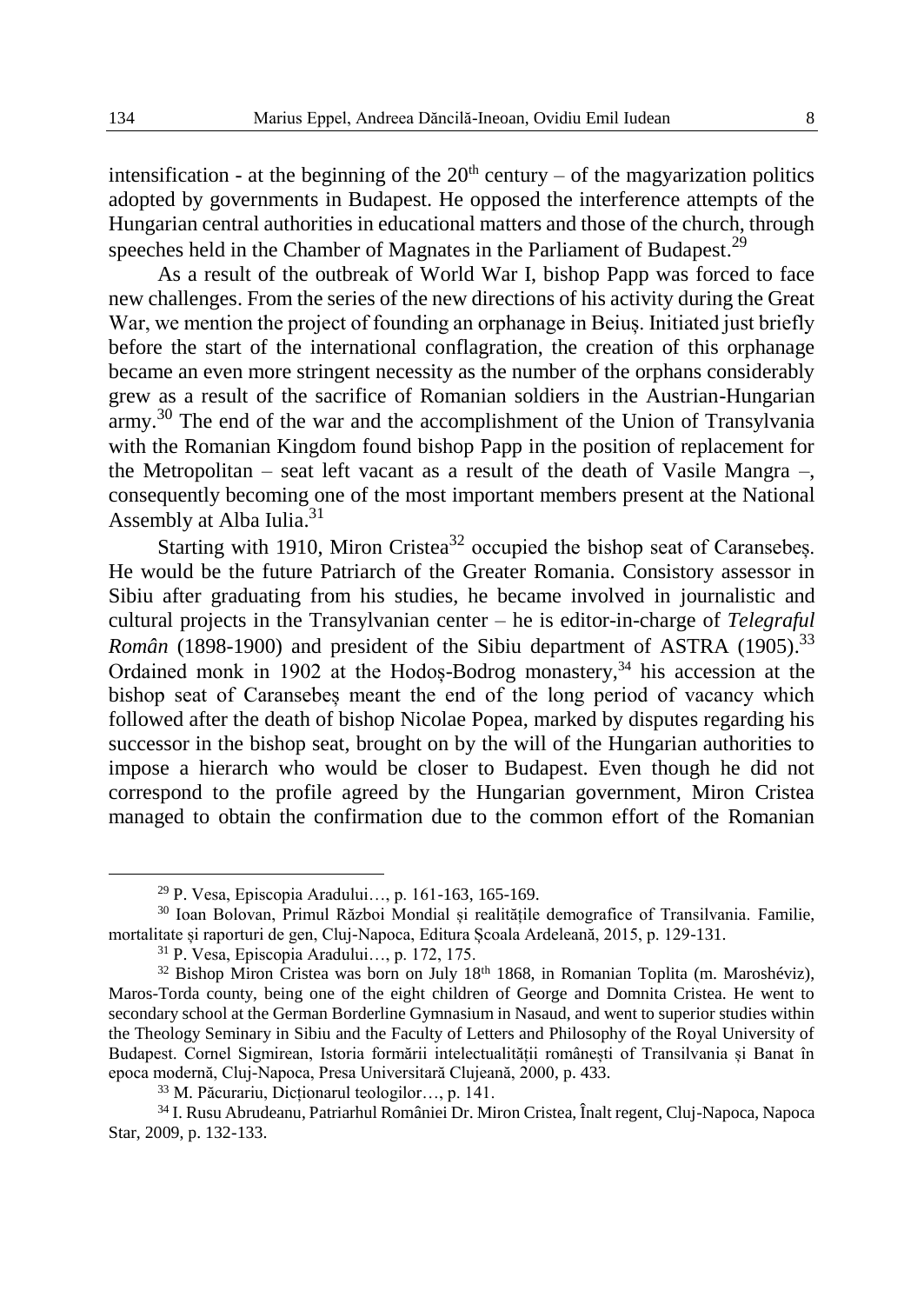political leaders of national and pro-governmental orientation, as well as the categorical intervention of Metropolitan Ioan Mețianu.<sup>35</sup>

These biographical accolades of the bishops are important, as they greatly influence their discursive positions during the conflagration, their reactions organically emerging from the hierarch profile they publicly assume. Their frequent encounters with the political factor, their invitations to the table of political negotiations<sup>36</sup> are emblematic to the relation of constraints and restrictions which existed between the two instances in Dualist Hungary. The text of the pastoral letters could not be fully interpreted without these decors that ordinate their public discourse.

The Christmas of 1914 represented the first major holiday of the Transylvanian society, under the under the existential temporariness imposed by the war. $37$  The community of believers of the diocese was now dramatically divided, after decades of peace, between those on the front lines and those back home. All three hierarchs feel that they must respond, within the text of the pastoral letter, to the issue of the outburst of this war, to offer explanations for this rhythm rupture in the lives of the believers. Even though bishop Ioan Papp proposes a *politically correct* explanation, "this war has not been started with the intent of expanding the boundaries of the empire, but only following the imposed circumstances, in order to defend the imperial prestige, the Throne and the interests of Its nations, something each and every one of us do, when seeing that the neighbor longs for our wealth or legacy", <sup>38</sup> the majority of hierarchs believe that this conflagration was a consequence of believers straying away from religious-moral norms: "a great part of the people have forgotten both the love of God and His exaltation, as well as the love and goodwill amongst each other."<sup>39</sup> Going further with this line of reasoning, all hierarchs will create this dissociation between a *good war* and an *evil war*.

<sup>&</sup>lt;sup>35</sup> More on the activity of bishop Miron Cristea in Daniel Alic, Eparhia Caransebesului în perioada păstoririi episcopului Miron Cristea (1910-1919). Biserică și societate, Cluj-Napoca, Presa Universitară Clujeană – Editura Episcopiei Caransebeșului, 2013, p. 71-81.

<sup>&</sup>lt;sup>36</sup> The Hungarian political authorities sought, at the beginning of 1914, to propose as discussion partners, the Romanian hierarchs, and not the leaders of RNP, as they were aware of the fact that representatives of the Church could not assume radical positions, as the latter. In the letters Tisza wrote to Romanian hierarchs, he said: "I do not desire that the Romanian National Party or any other corporation to take an official stance. My wish is only that my initiative be met as warmly as possible by leaders with authority." Gróf Tisza István Összes Munkái, II, Budapest, Franklin - Társulat, 1924, 501\d, p. 277 apud. Sever Stoica, Iuliu Maniu, Cluj, Meyer, 1939, p. 92.

 $37$  Our study does not aim at a chronological approach of the pastoral letters of Romanian hierarchs in Transylvania, preferring to rather follow some thematical axes of their discourse.

<sup>&</sup>lt;sup>38</sup> Ioan Papp, Pastorala de Crăciun, "Telegraful Român", LXII, 1914, no. 136, 30 December 1914/12 January 1915.

<sup>&</sup>lt;sup>39</sup> Ioan Mețianu, Pastorala de Crăciun, "Telegraful Român", LXII, 1914, no. 134-135, 25 December 1914/7 January 1915.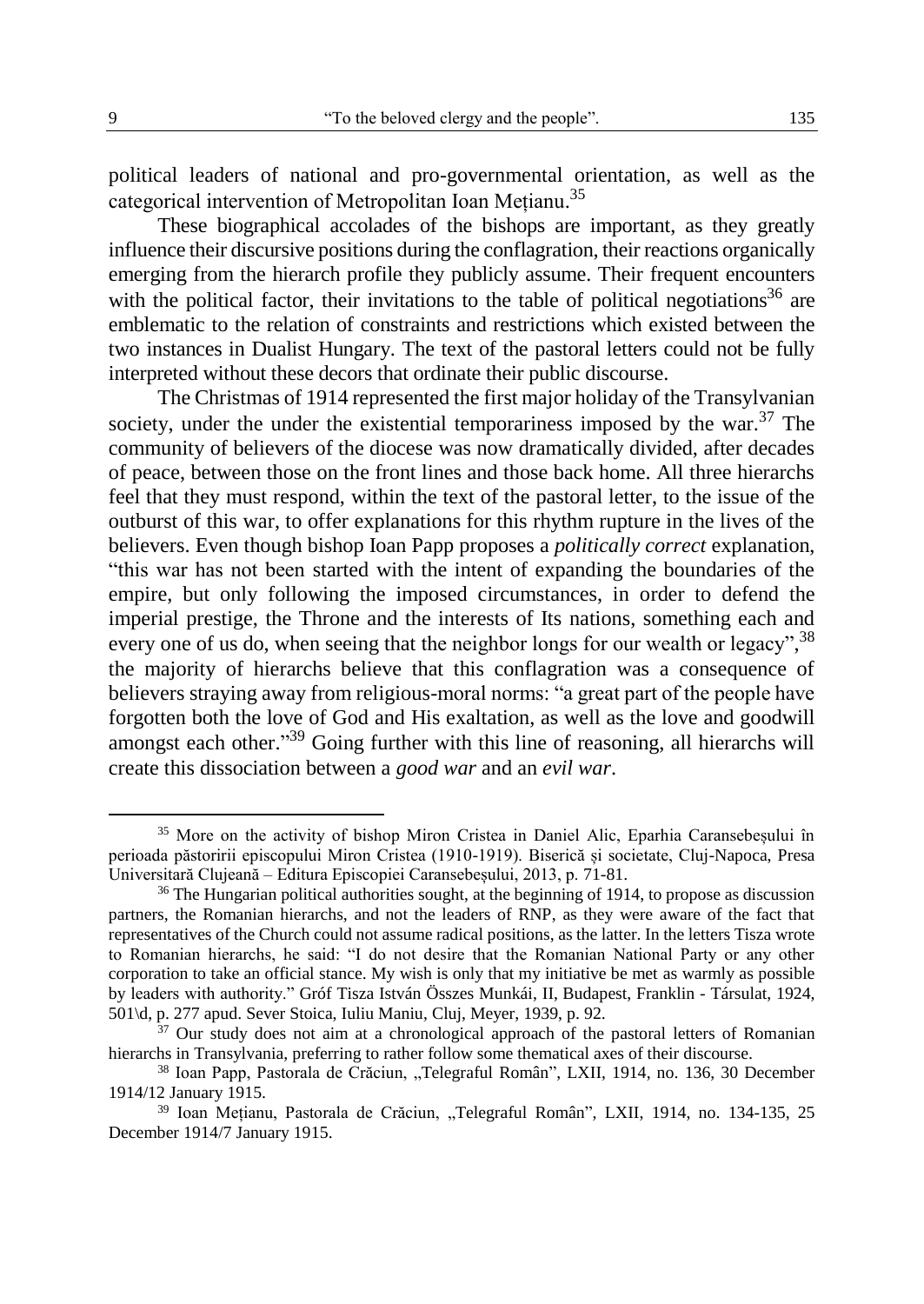The war in its destructive dimension and the mutations brought on by the new type of military confrontation are translated to the believers of the Caransebeș diocese, by Miron Cristea, as follows: "The savages in the dark times long ago would kill each other with arrows and spears; even the wild beasts in the forests fight face to face, two against two. While the peoples, those fighting amongst themselves these days – the most cult ones and civilized ones – have revolvers and automatic guns, from which one man can unleash hundreds of bullets within the hour; they have mortars with giant bullets, with which they crush entire cities and the most fortified strongholds, with iron and concrete; they even have shooting machines, with which you utterly sweep entire companies of people, as the reaper reaps hundreds and thousands of blades of green grass at a time." <sup>40</sup> This new paradigm of the technological war, the total war, of the devastating carnage, is one that also affects the text of the pastoral letters, which do not aim at softening the dark perspectives of the confrontation in the minds of the believers. And for Ioan Papp, the present he lives belongs to the extraordinary history, such conflict having no equivalent to "a threatening and unmatched war in the whole history of mankind", "neither in the voice of the people, nor in the charters of the past, do we find trace of a war such as the one we are facing now, in which millions of soldiers of states and empires stand before millions of soldiers of other states and empires, so there is no track of a war fought by a world against another world of men."<sup>41</sup>

For Vasile Mangra, the war was nothing but a fulfillment of the Scripture, a retake on biblical tragedies: "Because Christ the Lord Savior said: "That nation will rise over nation and empire over empire and there will be hunger and plague and earthquake all around."<sup>42</sup> This temptation to tie the desolate present to the biblical past represented common grounds for the pastoral letters of these hierarchs who were facing the situation of finding an explanation in conformity to the theological profile in tumultuous times that the mass of believers was going through. This rhetoric exercise of translation of suffering from a mundane plane to an eschatological one, was re-dimensioning the perspective of the war and was mobilizing everybody's expectations towards the spiritual plane.

Outside of the apocalyptic dimension, of the *evil war*, the military confrontation could also be one that was positively valued if it represented an experience through which man reaches God: "Even this war, along with all other evil and misfortune it brings, had its good parts, that it awakened in the souls of people,

<sup>&</sup>lt;sup>40</sup> Miron Cristea, Pastorala de Crăciun, "Foaia Diecesană", XXIX, 1914, no. 51, 21 December 1914/3 January 1915.

<sup>&</sup>lt;sup>41</sup> I. Papp, Pastorala de Crăciun, "Biserica și Scoala", XXXIX, 1915, no. 52, 27 December 1915/9 January 1916.

<sup>&</sup>lt;sup>42</sup> Vasile Mangra, Pastorala de Paști, "Telegraful Român", LXV, 1917, no. 23, 30 March/12 April 1917.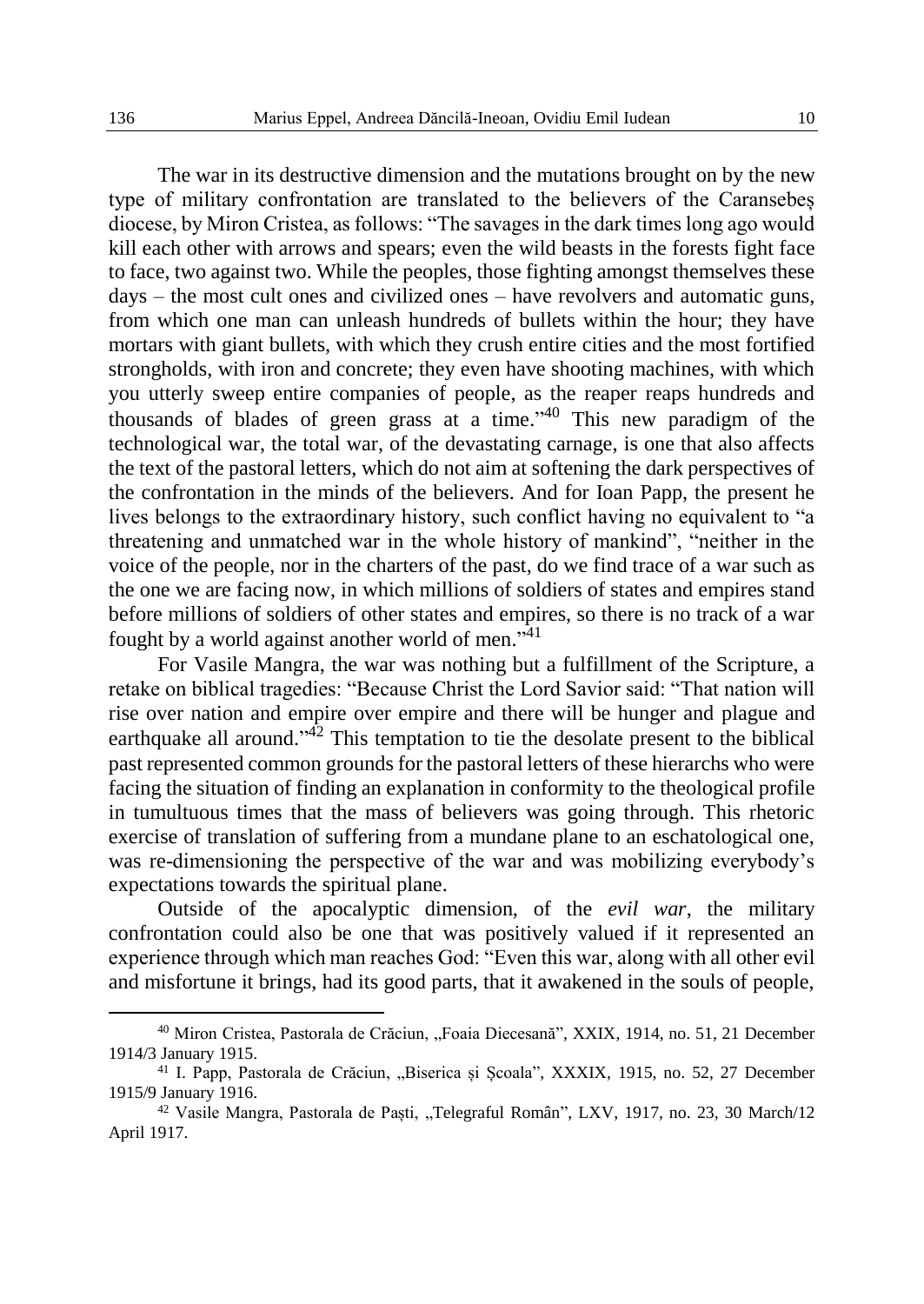more and more, the sense of Christian love. Proof that people started searching more frequently for the holy church and share its gifts. Then, to stay away from evil and do good deeds, especially merciful deeds."<sup>43</sup> Along with this idea of the war seen as a catalyst of faith, "the war brought everyone closer to God"44, also omnipresent between 1914 and 1918 in Romanian theological environments in Transylvania, and not only, the *good war* represented, for Metropolitan Ioan Mețianu, the chance for Romanians to demonstrate their loyalty towards the state from the trenches: "for us, Romanians, this war also had that good part, that, through it, we have again proven our unwavering faith and loyalty to the High throne and country, and the unmatched bravery of our soldiers, recognized by those above, and all these great patriotic virtues entitle us to the most beautiful hopes of a better and happier future.<sup>345</sup> This idea was unanimously accepted by the entire Romanian society in Transylvania<sup>46</sup> and used at that moment as a strong mobilizing element.

All hierarchs are preoccupied with the consequences generated at the end of the war by the military participation of Romanian Transylvanians. The loyalty they mean to induce is not one *per se*, free or based on the power of tradition, on the contrary, it is one conditioned by the way in which central authorities would reward the role of Romanians in the war at the end of the conflict. The solidarity of the Romanian element with the imperial cause had the value of a blank check, hoping that, in the end, the decisive factors would admit and offer the appropriate rights to those in the front lines: "even during times of ever-desired peace, to be considered brothers, just as we are now, in hard times, that we are all facing."<sup>47</sup> The same bishop of Arad, Ioan Papp, confessed in the pastoral letter of 1914 that he awaits the day "when this is what they [the political authorities] will tell us and our nation: 'Starting now, you are not only citizens, but you are true sons of the Hungarian state, and if

<sup>&</sup>lt;sup>43</sup> I. Metianu, Pastorala de Crăciun, "Telegraful Român", LXII, 1914, no. 134-135, 25 December 1914/7 January 1915.

<sup>&</sup>lt;sup>44</sup> M. Cristea, Pastorala de Crăciun, "Telegraful Român", LXIV, 1916, no. 1, 5/18 January 1916.

<sup>&</sup>lt;sup>45</sup> I. Metianu, Pastorala de Crăciun, "Telegraful Român", LXII, 1914, no. 134-135, 25 December 1914/7 January 1915.

<sup>46</sup> Even from 1915, the Romanian press in Transylvania insistently vehiculated the idea of monumental statistics which would register the human and material sacrifice brought by Romanian communities during the war. Stimulated by this idea, Teodor Păcățian, president of the historical section of the Transylvanian Association for the Romanian Literature and The Culture of the Romanian People (ASTRA), proposes to the Central Committee of the prestigious institution in Sibiu the accomplishment of such a project exactly so that, at the end of the conflagration, should the Central Powers be victorious, having proven their loyalty within the trenches, Romanians could claim their political-national rights. Teodor Păcățian, Jertfele românilor din Ardeal, Banat, Crișana, Sătmar și Maramurăș aduse în războiul mondial din anii 1914-1918, Sibiu, Editura Asociațiunii, 1923.

<sup>&</sup>lt;sup>47</sup> I. Papp, Pastorala de Crăciun, "Telegraful Român", LXII, 1914, no. 136, 30 December 1914/12 January 1915.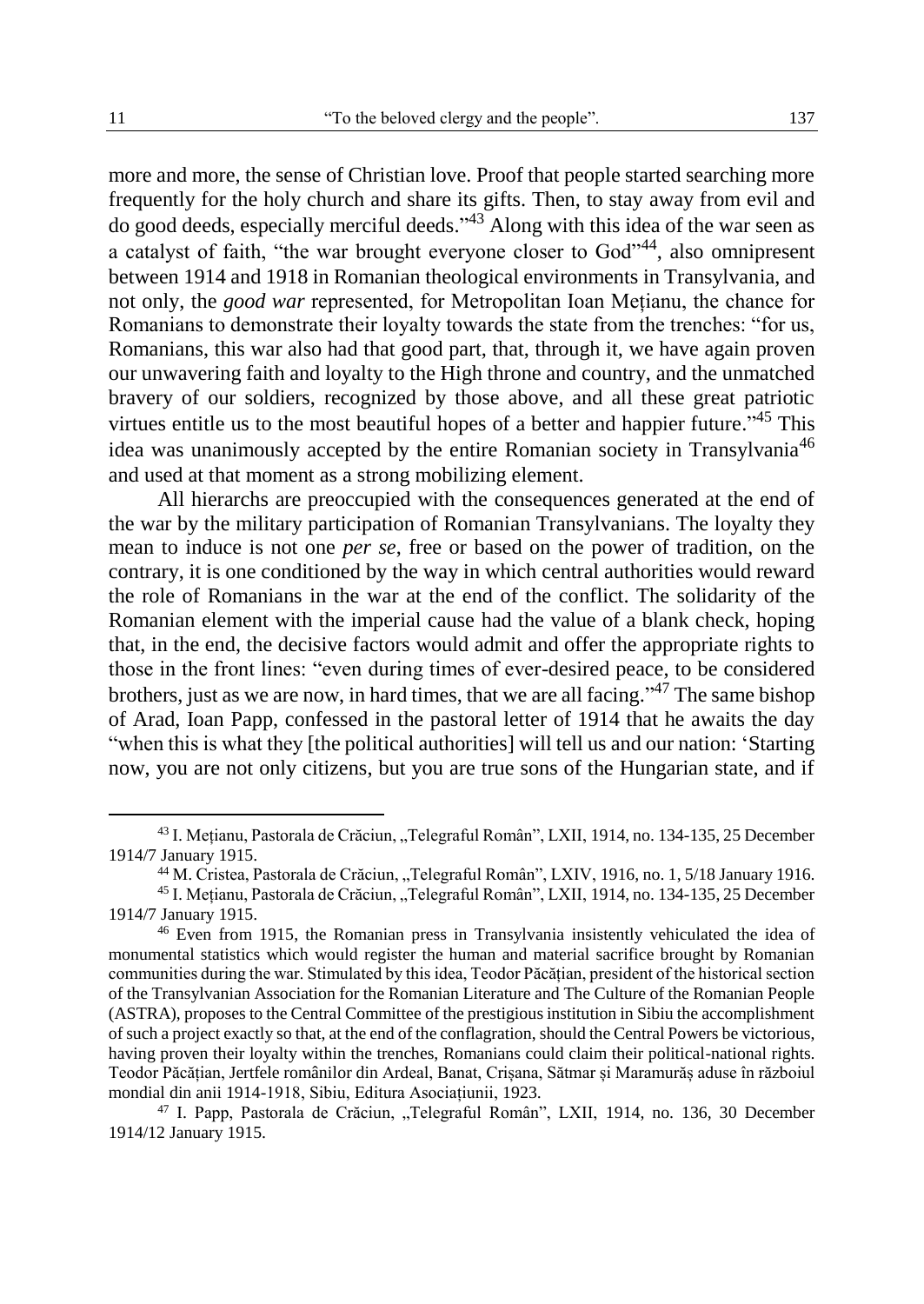you are sons, you have not only the right to existence, but also to development and validation in your mother tongue, with the help of the state and under the protection of its laws.'" <sup>48</sup> The diocesan in Arad highlights, in his pastoral letters, the responsibilities of the Austrian-Hungarian political power regarding the Romanian element in the monarchy: "I also have the conviction that the sacrifice brought on by our brave soldiers, for the Throne and the Country, present its rewards to our nation, even in this world." <sup>49</sup> The war is used as political negotiation, between the Romanian element in Hungary and the authorities, led not by arguments inspired from historical right or ethnical statistics, but from a considerable human military effort. What Iuliu Maniu, Alexandru Vaida Voievod and the rest of the RNP members did not manage to accomplish through political exercise, could now be obtained on the battle field of Galicia or on the Italian front.

Even though he does not formulate concrete demands, Ioan Papp is the most consistent in reiterating, in his pastoral letters, this political value that the Romanian sacrifice for the war would require in the future. This is also the reasoning through which they explain to the grieving believers the physical disappearance of soldiers on the battle field: "thus, the number of our fallen heroes raises, from the ashes of which we expect the sun of our justice will rise."<sup>50</sup> Actually, the pastoral letters during the years of war represent essential instruments in the configuration of a cult of Romanian Transylvanian heroes. Their deaths are transformed into an exercise of admiration, and associated with national-political implications. <sup>51</sup> Their sacrifice is no longer one that can be regarded as a singular, personal tragedy, on the contrary, it gains a dimension of ethnical memory that transcends history: "their graves will be just as many stones of granite, which will prove for all centuries to come and in the most doubtful way the ancestral virtues of our nation."<sup>52</sup>

Besides this cult of heroes that the text of the pastoral letters loads with adequate argumentation, the message of the hierarchs, remaining in the same symbolic plan, also has the role, starting with the end of 1916, of producing the portrait of the new emperor, familiarizing the rural world with the image of young Carol. The portrait sketched by the hierarchs emphasized the side of the peace-maker sovereign, reiterating a series of themes of the monarch image pattern that functioned

<sup>&</sup>lt;sup>48</sup> Idem, Pastorala de Crăciun, "Telegraful Român", LXII, 1914, no. 136, 30 December 1914/12 January 1915.

<sup>&</sup>lt;sup>49</sup> I. Mețianu, Pastorala de Crăciun, "Telegraful Român", LXIII, 1915, no. 136-137, 24 December 1915/6 January 1916.

<sup>&</sup>lt;sup>50</sup> I. Papp, Pastorala de Paști, "Biserica și Școala", XL, 1916, no. 15, 10/23 April.

<sup>51</sup> For a complex interpretation see Stéphane Audoin-Rouzeau, Annette Becker, Războiul redescoperit: 1914-1918, București, Corint Books, 2014, p. 222-254.

 $52$  I. Papp, Pastorala de Crăciun, "Biserica și Școala", XXXIX, 1915, no. 52, 27 December 1915/9 January 1916.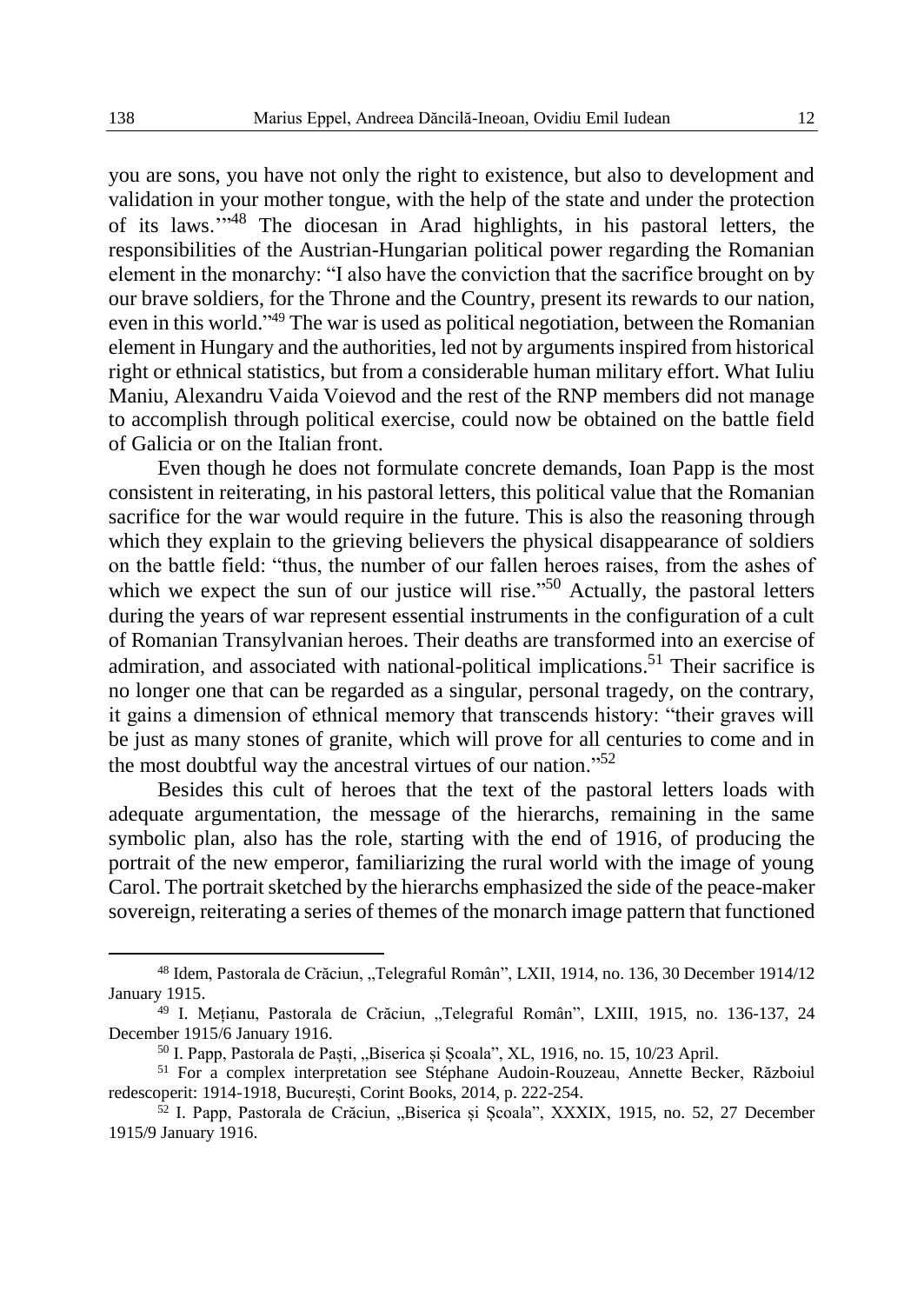even from the times of Joseph II.<sup>53</sup> The ascension to the throne of Carol was a good pretext to resuscitate the "glorious throne of his ancestors": "the crown of St. Stephen, worn before by His Grace and peaceful King Francisc Joseph I, was now placed on the head of His Grace our King Carol IV, who, before his coronation, sent word of peace to the enemy states, which hardens us, and also all the nations of the Monarchy and the countries allied with us, in the belief and hope that the dawn of peace has arrived through the ascension to the throne of this king. And in this belief and hope we must believe even more that the peace offering was not because the monarchy and its allied powers felt weak in continuing this war, but out of true Christian sentiment, and fatherly love towards the Christian nations faithful to his royal Scepter, in order to stop the carnage, which demands too high and meaningless sacrifice."<sup>54</sup> The pastoral letters signed by Orthodox hierarchs in Transylvania projected a quasi-sacralized image of the new emperor as a paternalist Apostol, stripped by any political-military stakes, with the sole aim of "conquering the hearts" and "the happiness of its nations". To such a leader, as Vasile Mangra would conclude, they must bring as much sacrifice as necessary. 55

Besides these projections of the imperial leader, the hierarchs' pastoral letters also constitute an interesting barometer for the social temperature of Transylvania. The unstable context led to a series of extreme reactions within the society, and Miron Cristea also brought forth the cases of suicide of women left home, alone.<sup>56</sup> The church must properly manage such transgressions from the Christian morality and the community one<sup>57</sup> and inspire a sense of social responsibility even in this tense environment.

Analyzing the pastoral letters of the four hierarchs at the top of the Transylvanian church hierarchy during the years of war, we see the dynamic, strongly social way of conceiving an articulate community survival program, present in the texts signed by Miron Cristea. Ever since the first pastoral letter during the war, he set the main coordinates by which the Romanian society in Transylvania

<sup>53</sup> Doru Radosav, Arătarea împăratului, Cluj-Napoca, Presa Universitară Clujeană – Dacia, 2002, p. 26-27.

<sup>54</sup> I. Papp, Pastorala de Crăciun, "Biserica și Școala", XL, 1917, no. 52, 25 December 1916/7 January 1917.

<sup>&</sup>lt;sup>55</sup> V. Mangra, Pastorala de Crăciun, "Telegraful Român", LXIV, 1916, no. 100, 20 December 1916/2 January 1917.

<sup>&</sup>lt;sup>56</sup> M. Cristea, Pastorala de Crăciun, "Telegraful Român", LXIV, 1916, no. 1, 5/18 January.

<sup>57</sup> The war produced "mutations of morality", registering numerous practices which were unceiveable before the autumn of 1914. Ioan Bolovan, Sorina Paula Bolovan, War and Society: The Impact of World War I on the Family in Transylvania, "Transylvanian Review", XIX, 2010, Supplement no. 1. For a more detailed image, see: I. Bolovan, Primul Război Mondial și realitățile demografice of Transilvania: familie, moralitate și raporturi de gen, Cluj-Napoca, Școala Ardeleană, 2015.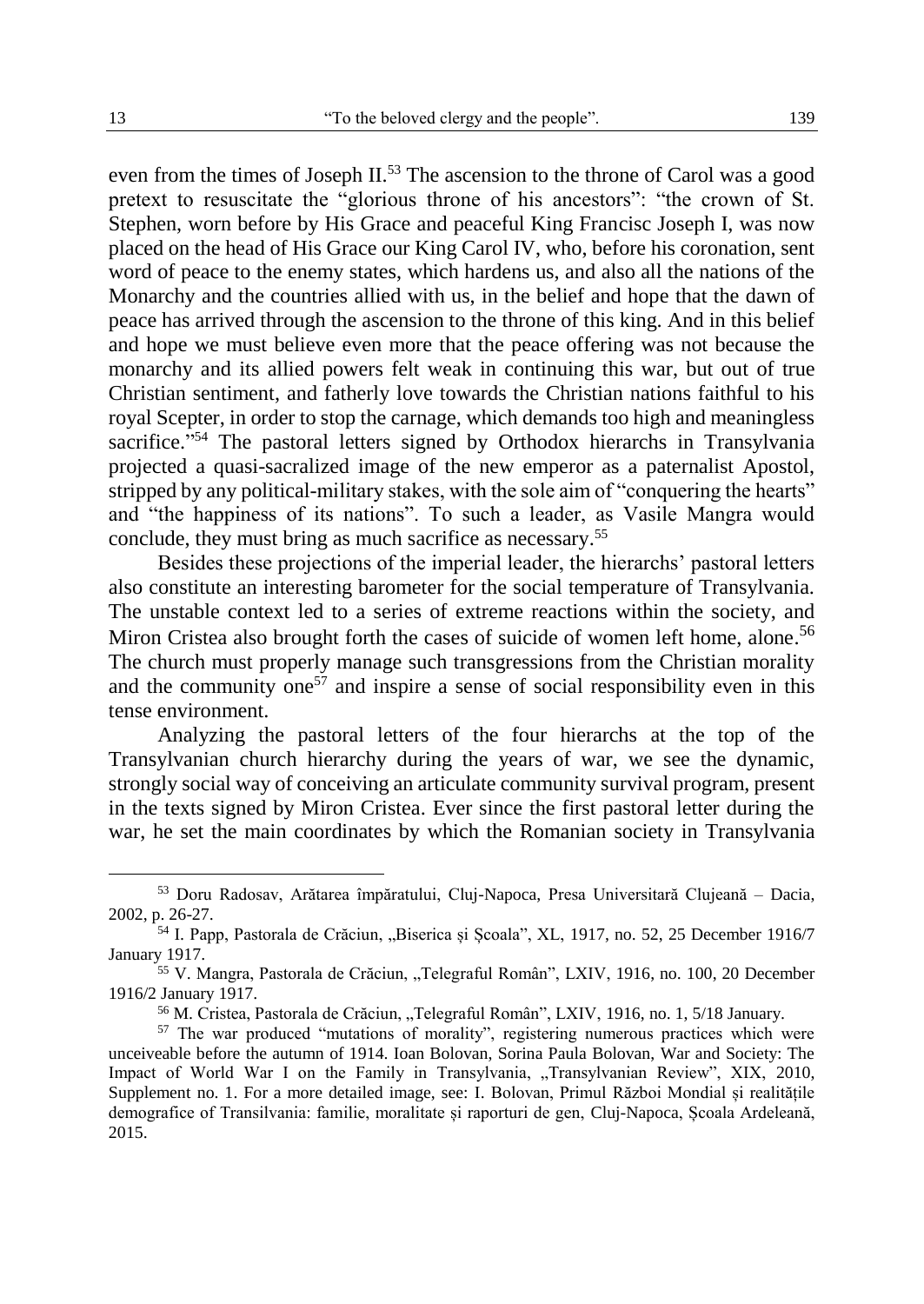must function in the new context: *work* "all those who stayed home must work hard, to accomplish everything, so that  $-$  for everyone through his own means  $-$  to not leave his fields unworked and let our means of earning grow little. Those who do not have their own land, to help others, so that they, themselves, could be helped through their hard work" and *sparing* "Of course, we should have started to spare a long time ago, not when it is too late. During good times, we must spare for the bad times. But who hasn't yet, should start doing it now."<sup>58</sup> The main agent who has to be made aware of the importance of good administration is the woman: "Especially women must spare. Leave all unnecessary expenses. Leave all arrogance, spoil, silks, luxury, as well as red blush or other paraphernalia, on which they spend a lot of money. […] in this regard and let men be careful with their women, fathers with their daughters, fathers-in-law with daughters-in-law, as 10 men could not gain what one wasteful woman can spend." <sup>59</sup> The entire community must function, in Miron Cristea's views, as autarchically as possible, activating their autonomous leverages of resistance and not necessarily waiting for help or salvation from the state. <sup>60</sup> Obviously, such urges of social discipline could be found in the pastoral letters of other hierarchs, though such frequent and insistent articulation of these principles is, without a doubt, the hallmark of bishop Miron Cristea, during the years of war.

Although, in the first part of the conflagration, the message of the Church representatives could be comprised in the phrase "let us reconcile with the circumstances", <sup>61</sup> as time went by and as they realized they did not see an end to this war, they insinuate an increasingly grave sentiment of personal and community insecurity: "great and founded are our fears and concerns, especially because of the uncertainty which we face the close and distant future, as man's eye cannot go through this dense fog covering it."<sup>62</sup> While in the first pastoral letter during the war, the bishop of Arad was quick to mention that this is a defensive conflict for Austria-Hungary, with a strong reason to protect the territorial integrity of the empire, at Christmas, in 1917, he would note, disconcerted: "we must understand now even the

<sup>&</sup>lt;sup>58</sup> M. Cristea, Pastorala de Crăciun, "Foaia Diecesană", XXIX, 1914, no. 51, 21 December 1914/3 January 1915.

<sup>59</sup> Ibidem. The motif of the spending woman is also a frequent one for the bishop of Arad, Ioan Ignatie Papp, related to conclusions of a biblical parable: "Smart women built homes, and crazy ones destroyed them with their bare hands". I. Papp, Pastorala de Paști, in "Biserica și Școala", XL, 1916, no. 52, 25 December 1916/7 January 1917.

<sup>&</sup>lt;sup>60</sup> Confronted with the issue of a high number of orphans, the bishop of Caransebeș asks priests to convince the wealthy people in their parishes to adopt the parentless children. M. Cristea, Pastorala de Crăciun, "Telegraful Român", LXIV, 1916, no. 1, 5/18 January.

<sup>&</sup>lt;sup>61</sup> I. Papp, Pastorala de Paști, "Biserica și Școala", XL, 1916, no. 52, 25 December 1916/7 January 1917.

<sup>62</sup> Idem, Pastorala de Crăciun, "Biserica și Școala", XXXIX, 1915, no. 52, 27 December 1915/9 January 1916.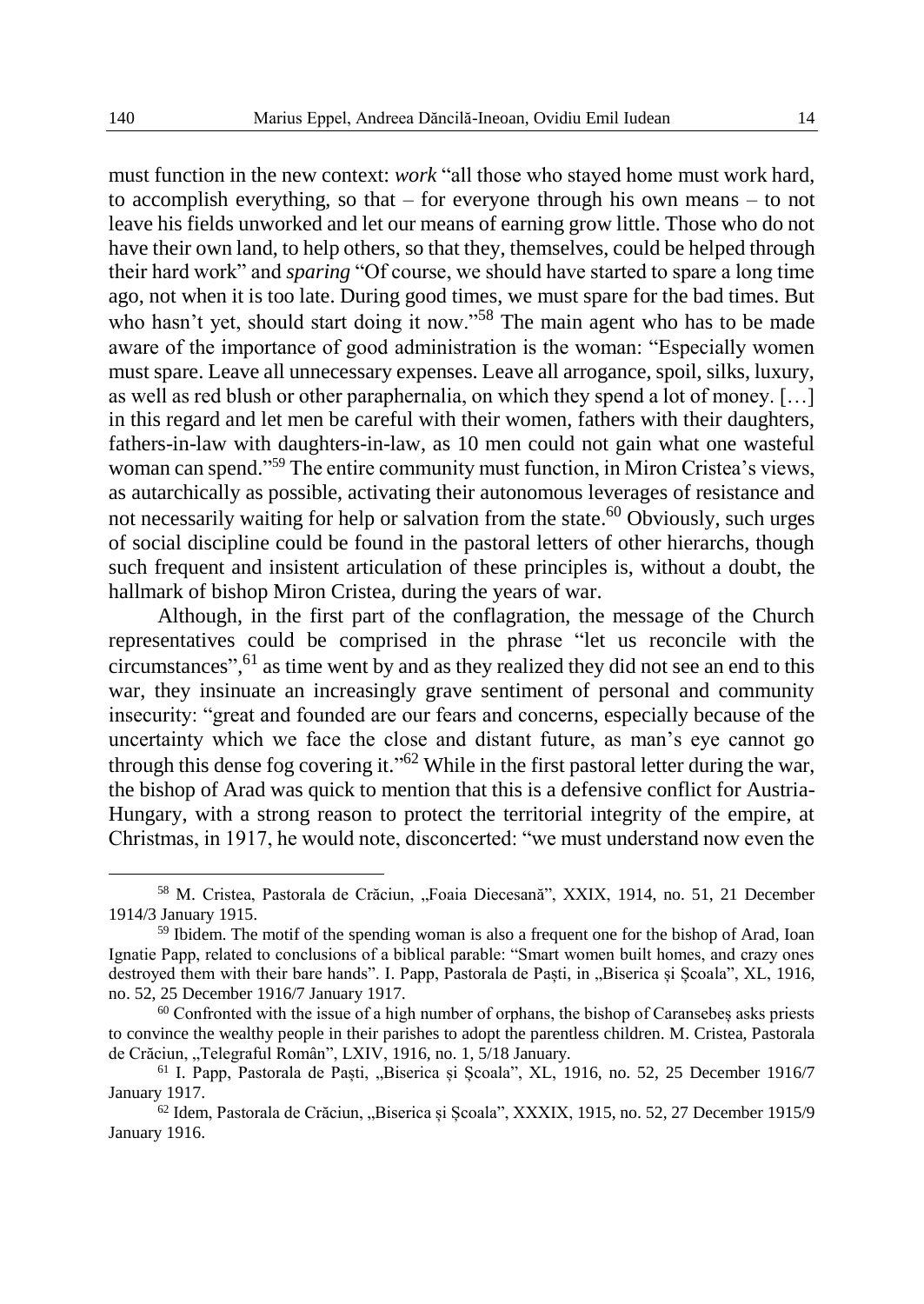fact that this war is not led by the judgement of the sane mind, but only by urges of the heart, from which, according to teachings of the holy book, "evil thoughts arise, murders, the uncleanness of life, theft and false testimony." <sup>63</sup>

Especially relevant for the spirit of the community are these discourse mutations appearing in the text of the pastoral letters of the hierarchs as we approach the end of the war. Surprising in this context is the pastoral letter at Christmas 1917, signed by bishop of Caransebeș, Miron Cristea. The discursive exercise he practiced was extremely dangerous, with a lot of references that could be easily regarded, by the Hungarian authorities, as forbidden challenges against the *national unitary Hungarian state*. In order to grasp the way in which Cristea built this argumentation that could have very easily sent him to the internment camp in Sopron, we reiterate a generous fragment of his preaching: "Beloved spiritual sons! Right in the course of this war, highly enlightened men of the nations have brought forth from one edge of the world to the other, the true meaning of the so-called democracy. You have, as well, heard or read about democracy; so it is good to know, what does it mean? True democracy could be nothing else than the cleanest form of love of the people in all its strata. […] The spirit of this democracy, promoted by a large number of scholars and apostles, full of zeal and energetic will, have produced these days such large movements, a thought so alive, that – like a strong wind – it tends to overthrow all injustice that has been done and is still being done especially against the huge mass of the poor and those relieved of their rights, or stopped from sharing the good from people who have, until now, worked more and more against their own interests. This movement of democracy asks that every social class: nobles and peasants, rich and poor, capitalists and workers, etc. to take part, with their decisive word, where the future and the fate of nations and countries is being woven, so that not only for every nation, but – if possible – for every man to be assessed rightfully […] Democracy demands that – as the duties of our countries lay on the shoulders of each and every one of us – we all take part, intermediated or not, directly or indirectly, to their ruling, so that for each and every one of us, the path to climb on the social ladder is open, and you are not stopped to climb as high as your honesty, mind, talent and labor allow you to. And  $-$  if democracy does not allow it for a class of men to do their business on the backs and the account and the detriment of other classes – it just as well does not allow a people to oppress and hurt another, but every nation, every people, to have the right to live by his interests, with his language, with his tradition and customs, and all that belongs to it, in its own way. In a word, it demands that every nation, every people – either small or big – to be its own master, to rule itself, to the good and advancement of the country and mankind. That is democracy." For the argumentation to fit within an innocent area from a political point of view, but

<sup>63</sup> Idem, Pastorala de Crăciun, "Biserica și Școala", XLI, 1917, no. 52, 24 December 1917/6 January 1918.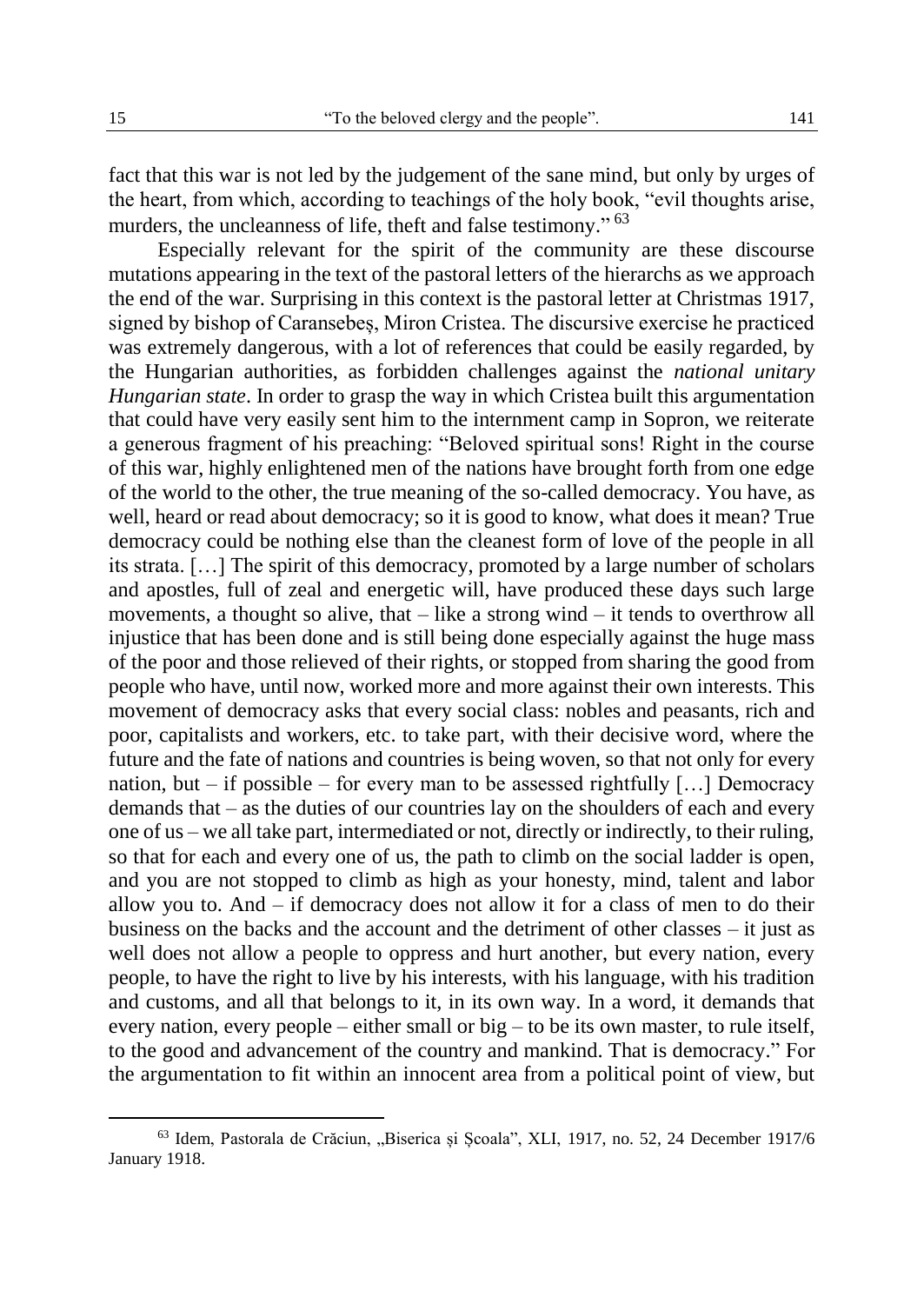also decisively mark a persuasive element, Miron Cristea identified true democracy, which has, as could easily be seen in the quote above, the hues of national selfdetermination, in… the Holy Scripture: "[…] who has more clearly shown the rightfulness of any nation to its own language and own national life, than the Lord Christ himself […]? […] and the rulers of the countries, diplomats, led by the spirit of modern democracy, must be led in their steps towards peace by the everlasting truths of the law of Christ, which demands: that to every nation to be given what it deserves and what is rightful of its nature and of God, meaning to engage each nation on *rightful justice*."<sup>64</sup>

Miron Cristea used the pretext of this pastoral letter to familiarize the believers with the new political culture of the present: national democracy. His endeavors appear all the more hazardous, if one takes into consideration the area where the message is being spread: every parish contained in the Caransebeș diocese.

Along with the dichotomy that functioned especially at the beginning of the conflagration, *the good war / the evil war*, there is another one they make reference to, not by accident, after 1916: *the war outside / the war inside*. The one to intensely verbalize the latter issue is the new elected Metropolitan, Vasile Mangra. In his pastoral letter of 1917, in a context in which the entire Transylvanian society was still strongly confused by the military actions taken only several months before, when the Romanian troops entered the region, the archbishop of Sibiu talks about the peril of an internal conflict, localized within the deep strata of the Romanian society. Responsible for the production of these community cracks within the Transylvanian society are, in the vision of the archbishop, those "lying prophets", who, "under the mask of nationalism and utopian ideas" attempted to "break apart the branches that have grown together for centuries from the trunk of the tree of the Hungarian state."<sup>65</sup>

Even though Vasile Mangra attempted to neutralize the action of these destabilizing forces through such rhetoric: "the Romanian people, however, of all social categories, can make the difference between the Eastern winds and the Western ones, knows from where salvation can come, and from where, its death", he could only realize that there are "a series of intellectuals and priests who, forgetting their duty to the country and the shepherd, who give their soul to the herd, fall into the temptation to conquer the land of our country, but which, thanks to God and to the bravery of our armies, in several days, has been completely beaten and thrown out from within our boundaries". In this context, the hierarch in Sibiu prepared the believers to face the propaganda assault that was being prepared for them, to stay away from "temptation, to be careful to what is going on in the world and around you, to not fall into the traps of doom". The Archbishop believed that the war must produce a *pax nationalia* and,

<sup>&</sup>lt;sup>64</sup> M. Cristea, Pastorala de Crăciun, "Biserica și Școala", XLII, 1918, no. 3, 14/27 January.

<sup>&</sup>lt;sup>65</sup> V. Mangra, Pastorala de Paști, "Telegraful Român", LXV, 1917, no. 23, 30 March/12 April.